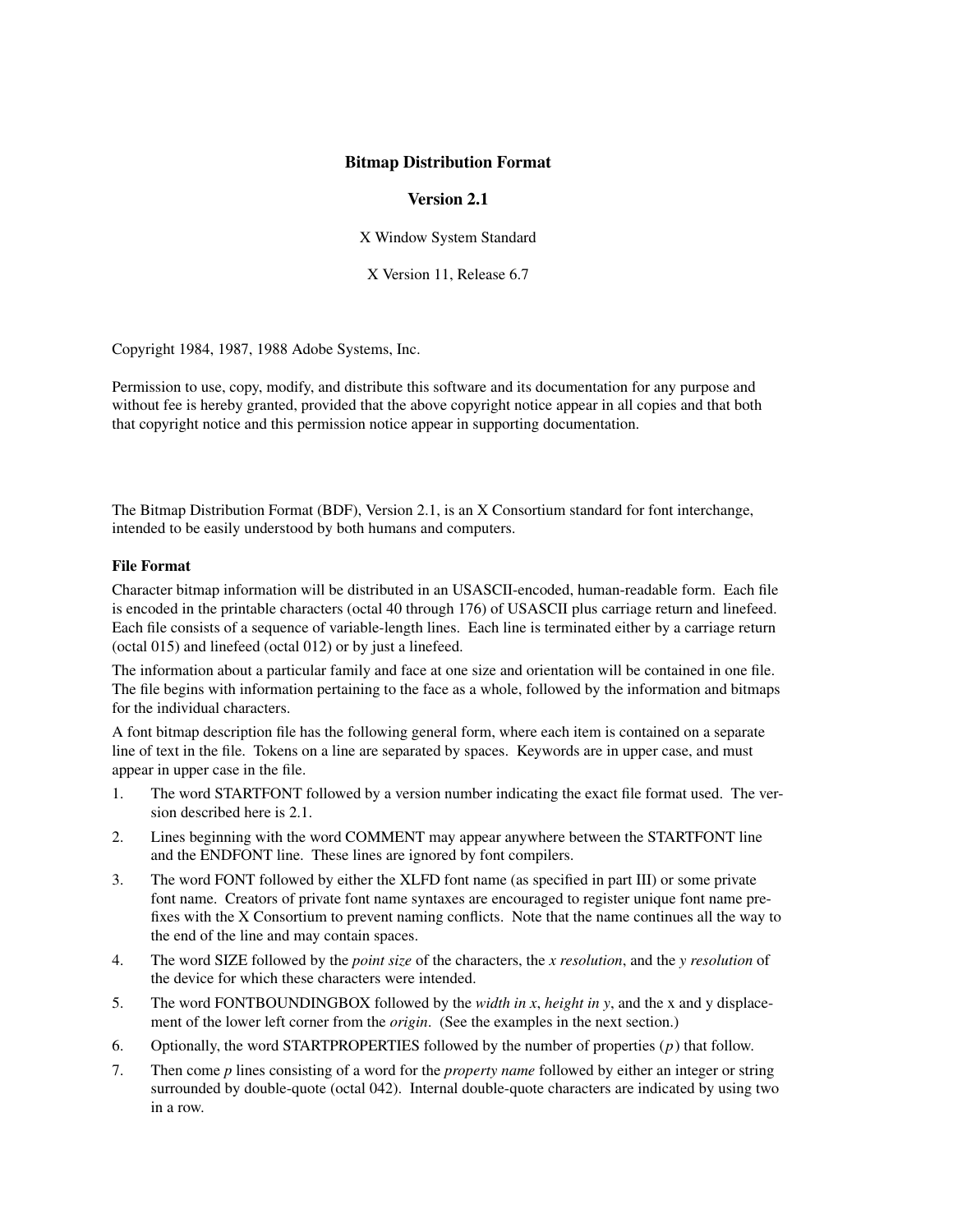Properties named FONT\_ASCENT, FONT\_DESCENT, and DEFAULT\_CHAR should be provided to define the logical font-ascent and font-descent and the default-char for the font. These properties will be removed from the actual font properties in the binary form produced by a compiler. If these properties are not provided, a compiler may reject the font or may compute (arbitrary) values for these properties.

- 8. The property section, if it exists, is terminated by ENDPROPERTIES.
- 9. The word CHARS followed by the number of character segments (*c*) that follow.
- 10. Then come *c* character segments of the form:
	- a. The word STARTCHAR followed by up to 14 characters (no blanks) of descriptive *name* of the glyph.
	- b. The word ENCODING followed by one of the following forms:
		- i. <n> − the glyph index, that is, a positive integer representing the character code used to access the glyph in X requests, as defined by the encoded character set given by the CHARSET\_REGISTRY-CHARSET\_ENCODING font properties for XLFD conforming fonts. If these XLFD font properties are not defined, the encoding scheme is font-dependent.
		- ii.  $−1$  <n> − equivalent to form above. This syntax is provided for backward compatibility with previous versions of this specification and is not recommended for use with new fonts.
		- iii. −1 − an unencoded glyph. Some font compilers may discard unencoded glyphs, but, in general, the glyph names may be used by font compilers and X servers to implement dynamic mapping of glyph repertoires to character encodings as seen through the X protocol.
	- c. The word SWIDTH followed by the *scalable width* in x and y of character. Scalable widths are in units of 1/1000th of the size of the character. If the size of the character is *p* points, the width information must be scaled by  $p/1000$  to get the width of the character in printer's points. This width information should be considered as a vector indicating the position of the next character's origin relative to the origin of this character. To convert the scalable width to the width in device pixels, multiply SWIDTH times *p*/1000 times *r*/72, where *r* is the device resolution in pixels per inch. The result is a real number giving the ideal print width in device pixels. The actual device width must of course be an integral number of device pixels and is given in the next entry. The SWIDTH y value should always be zero for a standard X font.
	- d. The word DWIDTH followed by the width in x and y of the character in device units. Like the SWIDTH, this width information is a vector indicating the position of the next character's origin relative to the origin of this character. Note that the DWIDTH of a given ''hand-tuned'' WYSIWYG glyph may deviate slightly from its ideal device-independent width given by SWIDTH in order to improve its typographic characteristics on a display. The DWIDTH y value should always be zero for a standard X font.
	- e. The word BBX followed by the width in x (*BBw*), *height* in y (*BBh*), and x and y displacement (*BBox*, *BBoy*) of the lower left corner from the *origin* of the character.
	- f. The optional word ATTRIBUTES followed by the attributes as 4 *hex-encoded* characters. The interpretation of these attributes is undefined in this document.
	- g. The word BITMAP.
	- h. *h* lines of *hex-encoded* bitmap, padded on the right with zeros to the nearest byte (that is, multiple of 8).
	- i. The word ENDCHAR.
- 11. The file is terminated with the word ENDFONT.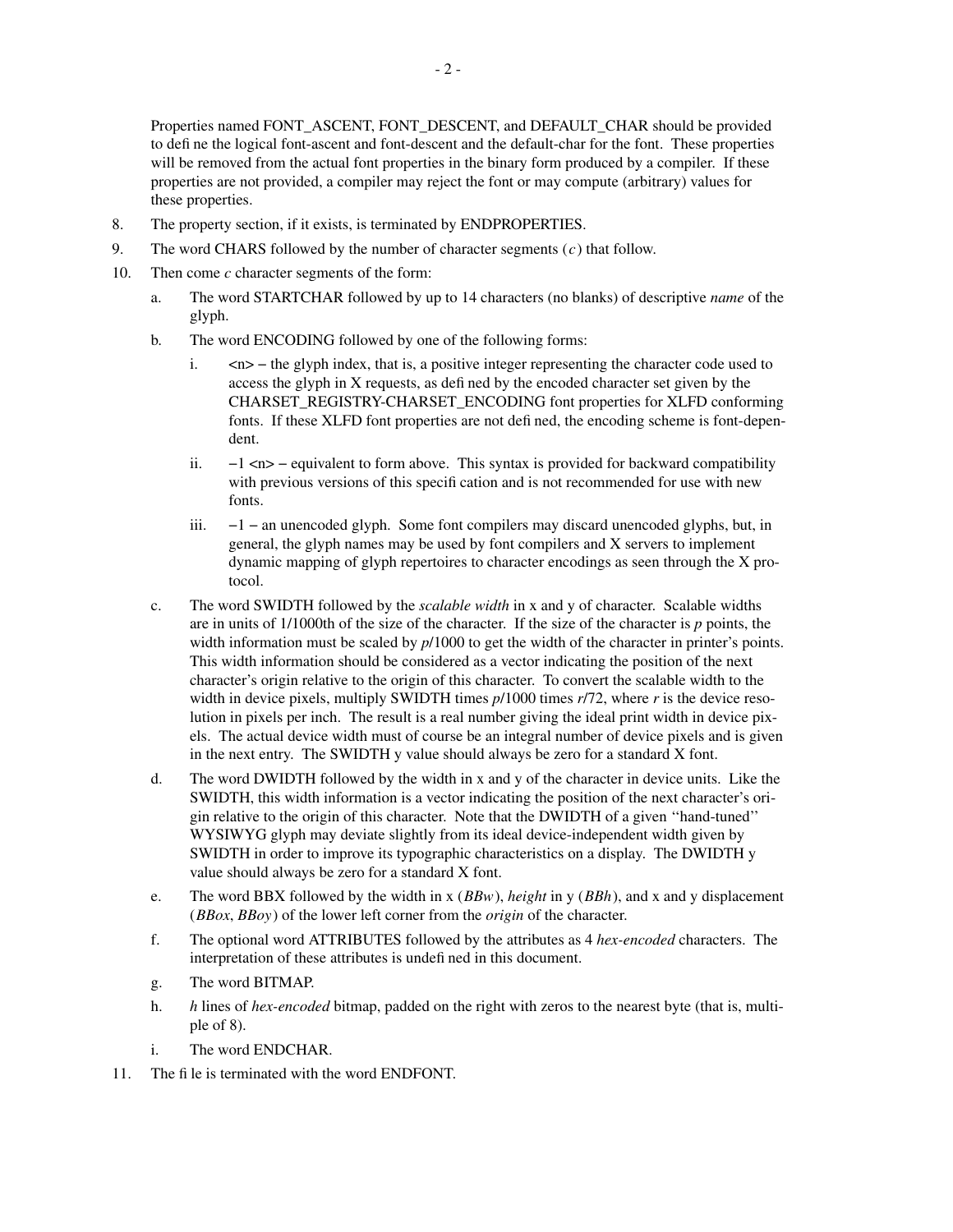# **Metric Information**

Figures 1 and 2 best illustrate the bitmap format and character metric information.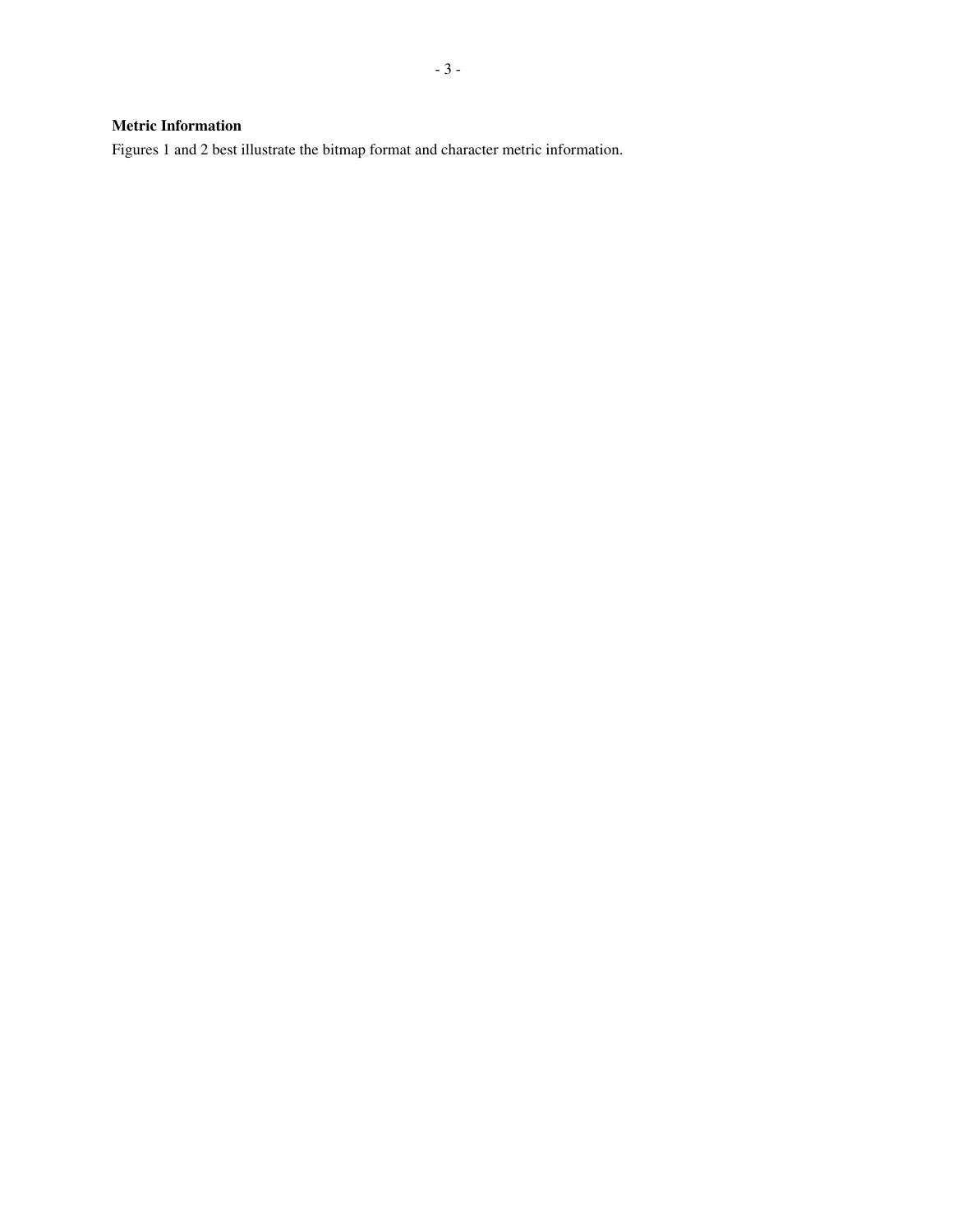$BBw = 9$ ,  $BBh = 22$ ,  $BBox = -2$ ,  $BBoy = -6$  $DWIDTH = 80$  $SWIDTH = 3550$  $"+'"$  = character origin and width

Figure 1: An example of a descender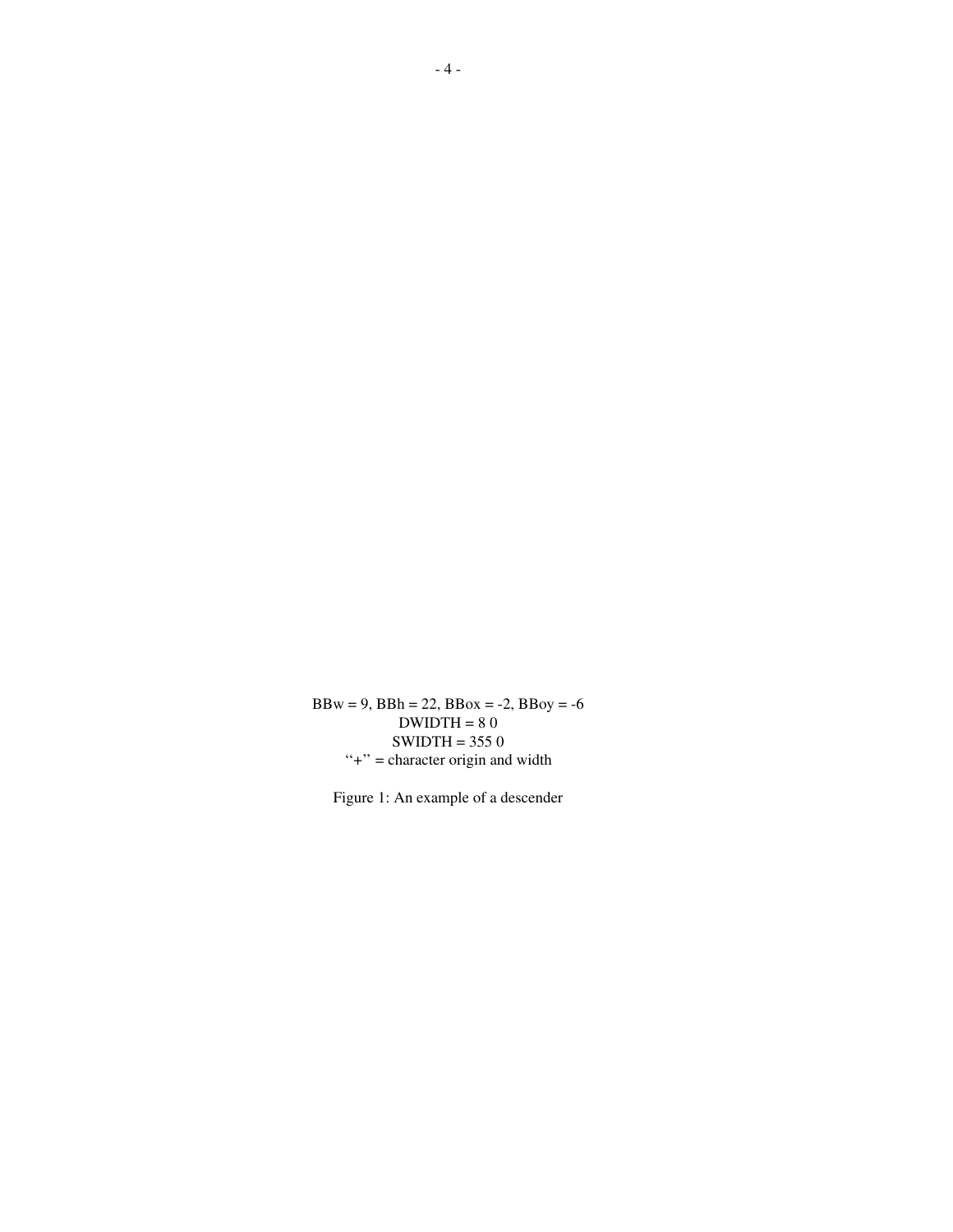$BBh = 6$ ,  $BBw = 4$ ,  $BBox = +2$ ,  $BBoy = +12$  $DWIDTH = 50$ SWIDTH = 223 0

Figure 2: An example with the origin outside the bounding box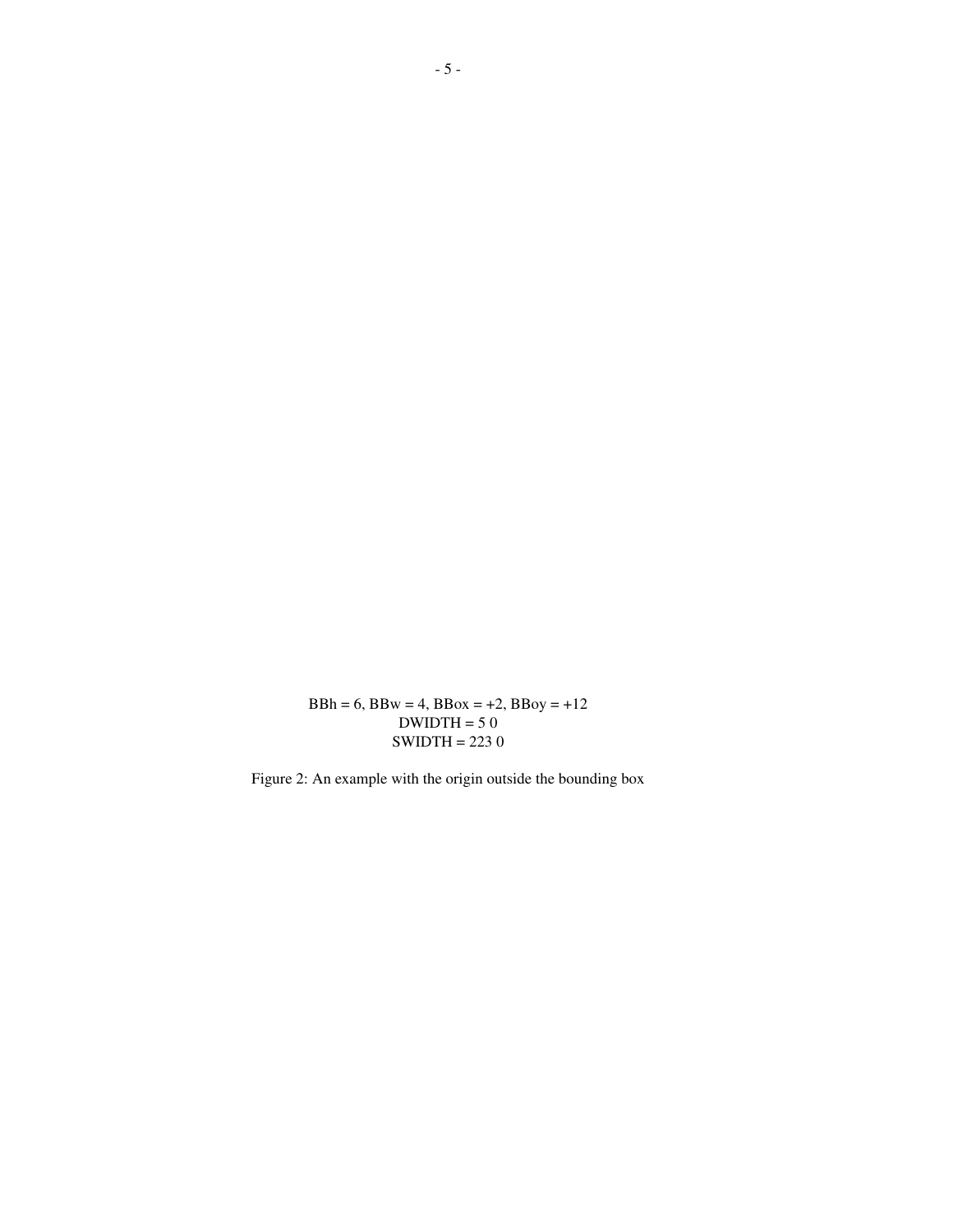#### **An Example File**

1C00

The following is an abbreviated example of a bitmap file containing the specification of two characters (the j and quoteright in figures 1 and 2).

STARTFONT 2.1 COMMENT This is a sample font in 2.1 format. FONT -Adobe-Helvetica-Bold-R-Normal--24-240-75-75-P-65-ISO8859-1 SIZE 24 75 75 FONTBOUNDINGBOX924 -2 -6 STARTPROPERTIES 19 FOUNDRY "Adobe" FAMILY "Helvetica" WEIGHT\_NAME "Bold" SLANT "R" SETWIDTH\_NAME "Normal" ADD\_STYLE\_NAME "" PIXEL\_SIZE 24 POINT\_SIZE 240 RESOLUTION\_X 75 RESOLUTION\_Y 75 SPACING "P" AVERAGE\_WIDTH 65 CHARSET\_REGISTRY "ISO8859" CHARSET\_ENCODING "1" MIN\_SPACE 4 FONT\_ASCENT 21 FONT\_DESCENT 7 COPYRIGHT "Copyright (c) 1987 Adobe Systems, Inc." NOTICE "Helvetica is a registered trademark of Linotype Inc." ENDPROPERTIES CHARS 2 STARTCHAR j ENCODING 106 SWIDTH 355 0 DWIDTH 8 0 BBX 9 22 -2 -6 BITMAP 0380 0380 0380 0380 0000 0700 0700 0700 0700 0E00 0E00 0E00 0E00 0E00 1C00 1C00